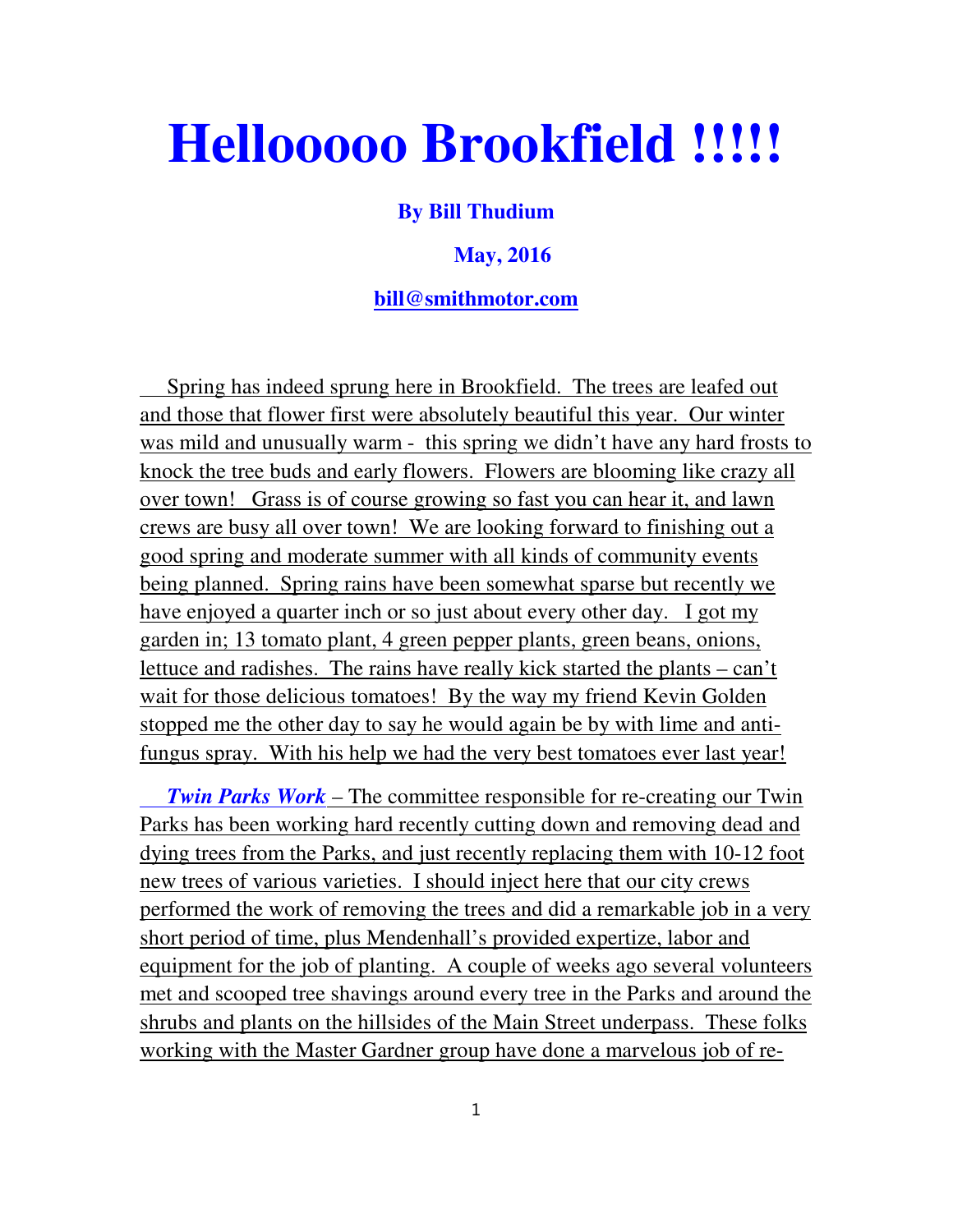doing the center oval, underpass and now dealing with the needs of the Twin Parks. By the way, a Clean Up Brookfield group has been working weekends to pick up and clean up the community. Recently they completed the area from the Twin Parks all the way out to and around WalMart. Thanks for all of the volunteers and the good work they have been doing!

 *Drive One 4UR School* - Smith Motor Drive One 4UR School was held in Brookfield on Saturday, April 9<sup>th</sup>. Smith Motor provided several new cars, SUVs & trucks for the event. The event was hosted by the Brookfield Athletic Booster Club and funds raised from the event will go toward purchase of the new scoreboard at Burlington Field. The old scoreboard was replaced this past fall season due to age and condition anticipating this fundraising event would help pay for it. Smith Motor/ Ford Motor Company donates \$20 for each household test drive up to 300 drives or \$6,000. We were able to turn in 339 registrations to Ford following the event received a check this week for the maximum donation. Thanks to everyone who supported this really neat school/community/business partnership event! This will be the second time Smith Motor and Ford have teamed up with the Brookfield Athletic Booster Club to support the Bulldog football program.

 *Brookfield Chamber of Commerce Banquet* – In mid-April daughter Kjersten and I attended the annual Chamber Banquet held at the Brickhouse Restaurant. In reviewing the list of Past Chamber Presidents I note that Blake DeVoy is the 67th Chamber President. Rollins Brownlee was the first back in 1938 but there were several years skipped over the years. Up until 1989 the Chamber had elected all men to the position however since that date we have seen 15 women elected – the world has indeed changed!! Part of the annual event includes a silent auction which is held throughout the banquet, and a live auction of donated items following the dinner. Kjersten and I always try to take part in both and there are usually some very nice items to bid on. I ended up winning the bid for four Royal's game tickets and a parking pass. I think I probably paid about full price but that was ok, the auction is all about raising money for the Chamber of Commerce plus I wanted to go to a Royals game so it worked out well! I was a little surprised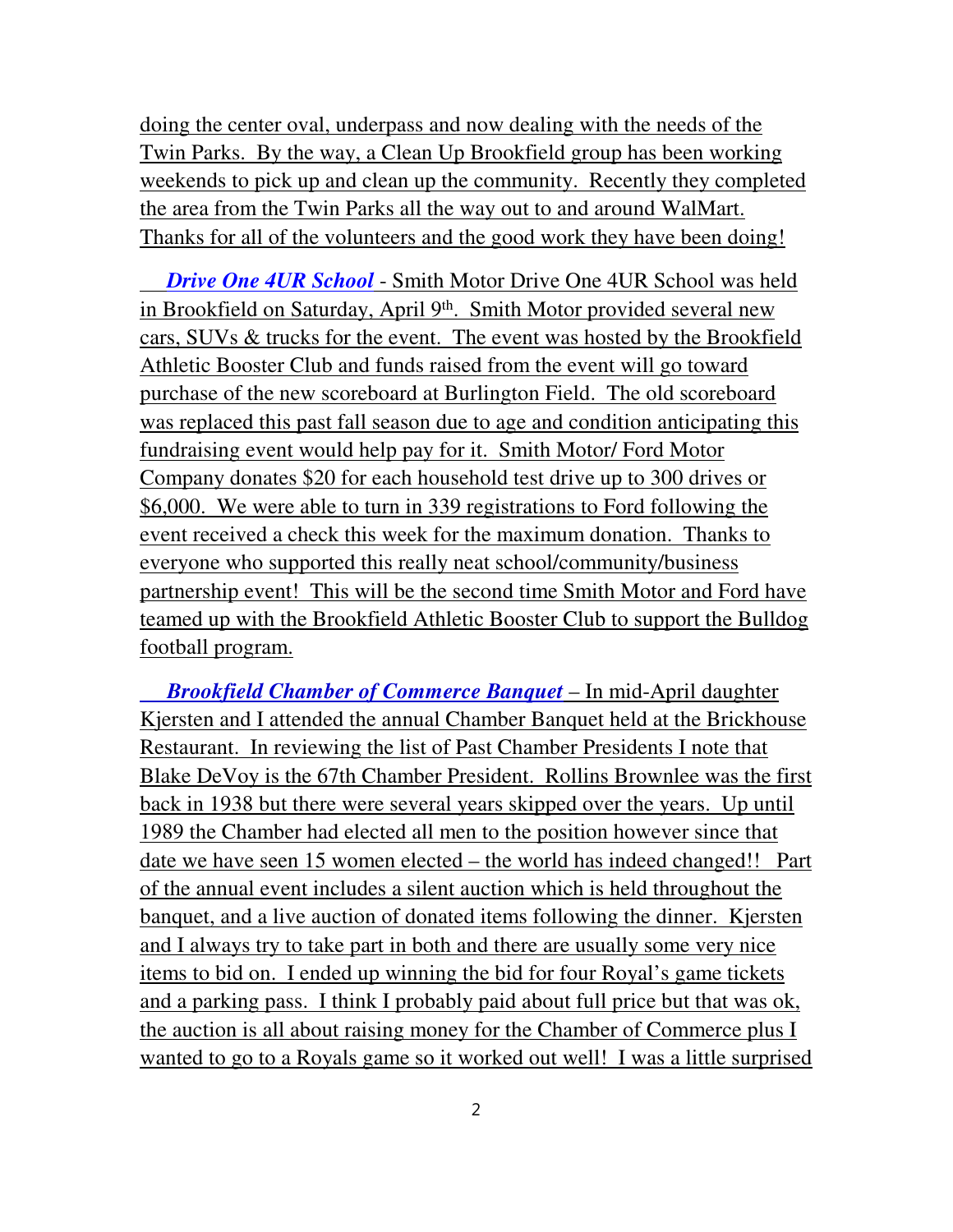however to learn that I had also won three silent auction bids (things I didn't necessarily want and was bidding up the price for someone else to win) when I went to pay for my tickets, which of course boosted the amount of the check I had to write significantly!! Always a fun time however and we enjoyed the program, the fellowship and the food provided by the Brickhouse Restaurant. Nicely done Brookfield Chamber and Chamber Director Donna Hulett!

 Thought you might enjoy reading a list of previous Chamber leaders over the years;

## Past Presidents

1938 Rollins Brownlee

1944 LG Kelley

1946 PW Markham

1949 W.W. Rutherford

1950 Rev. W. Icenogle

1952 H.K. West

1954 H.L. Carroll

1955 O.J. Cleveland

1956 enry Williams

1957 James Price

1958 Darrell Rodd

1959 Pau Meyer

1960 Don Schooler, Sr.

1961 Phil Fosse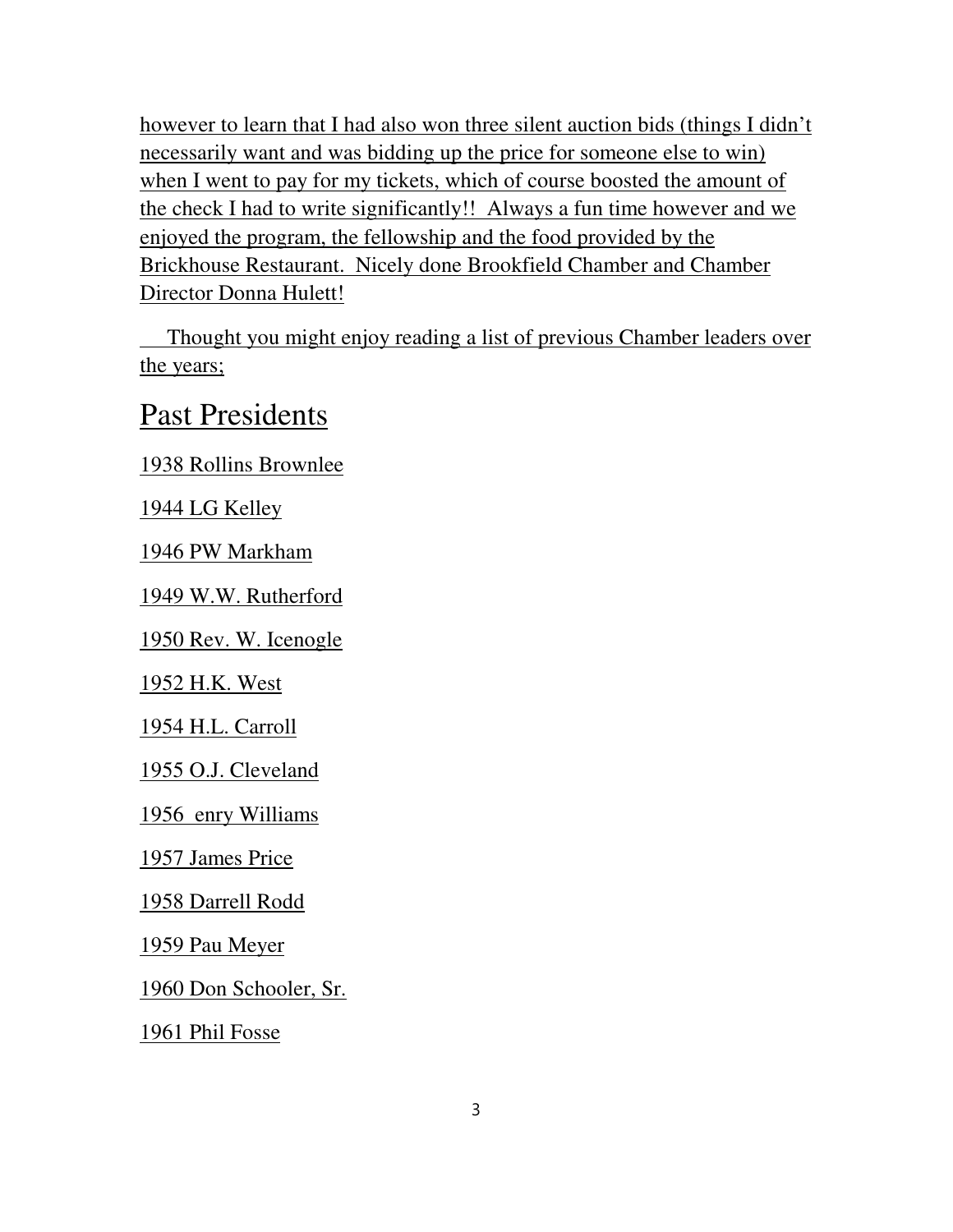1962 Walter Allen

1963 Ray Brown

1964 Marford Easley

1965 Leon Robinson

1966 Wayne Black

1967 Dale Smart

1968 Raymond Baker

1969 Ross Kennedy

1970 Dean Mosley

1971 Bill Kennedy

1972 Mike Baker

1973 Bob Burkholder

1974 Allen Fisher

1975 Howard Graff

1976 Jack Liebhart

1977 Don Olinger

1978 Harry Wolfe

1979 Dr. W.B. Copple

1980 Junior Kearns

1981 Rick Austin

1982 Bill Dorsey

1983 Gary Redman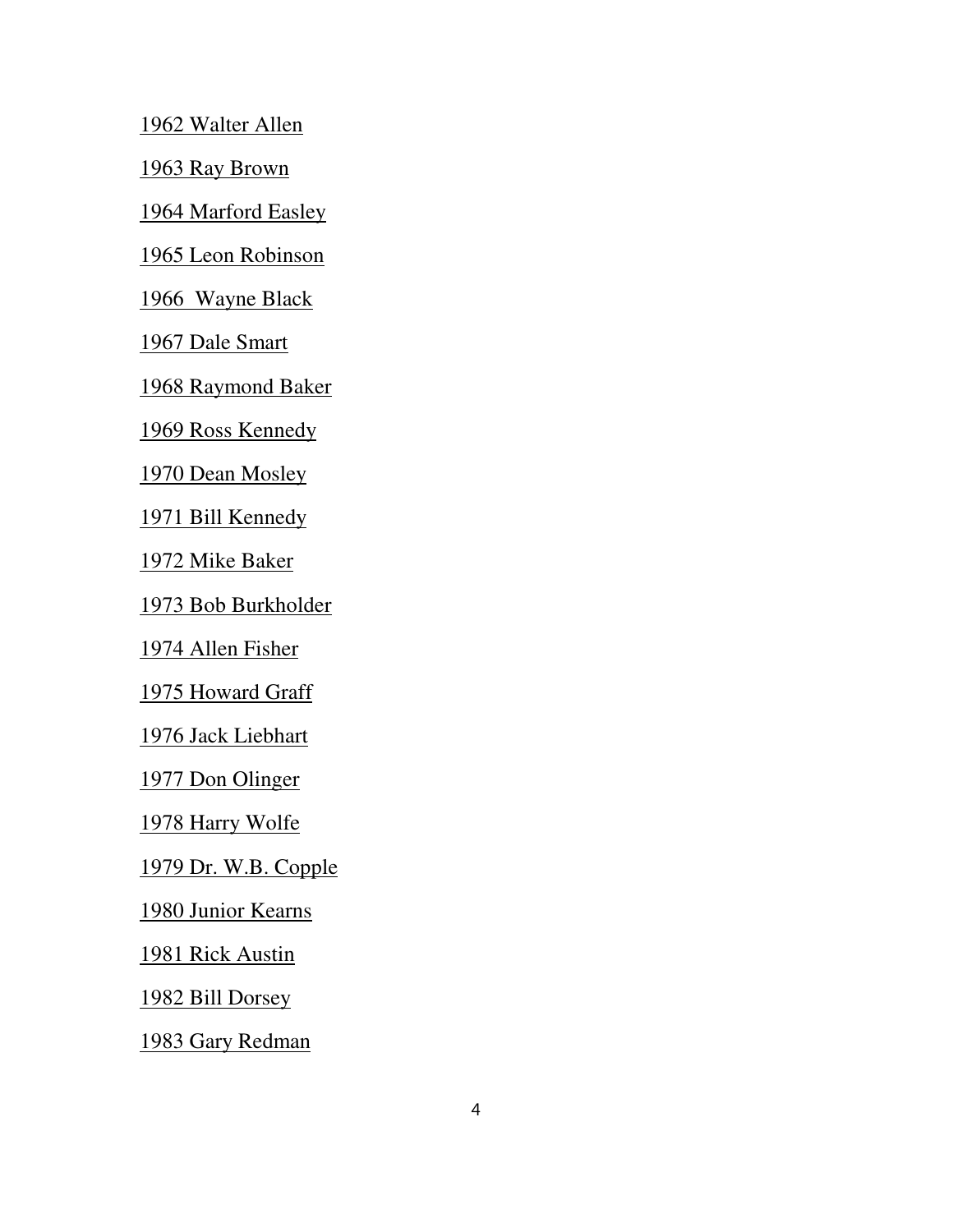1984 Jack Jett

1985 Gary Ball

1986 Bob Thudium

1987 Jeff Elliott

1988 Dennis Fletcher

1989 Jewell Phillips

1990 Byron Byrd

1990 Jim Elliott

1991 Jim Elliott

1992 Pam Thomas-Davis

1993 Jerry Lindsay

1994 Jerry Lindsay

1995 Doug Ayers

1996 Mary Ann Reed

1997 Scott Davis

1998 Noel Clark

1999 Bob Walgren

2000 Carol Hedrick

2001 Mary Enyeart

2002 Mary Ann Sensenich

2003 Mary Ann Sensenich

2004 Rod Billingsley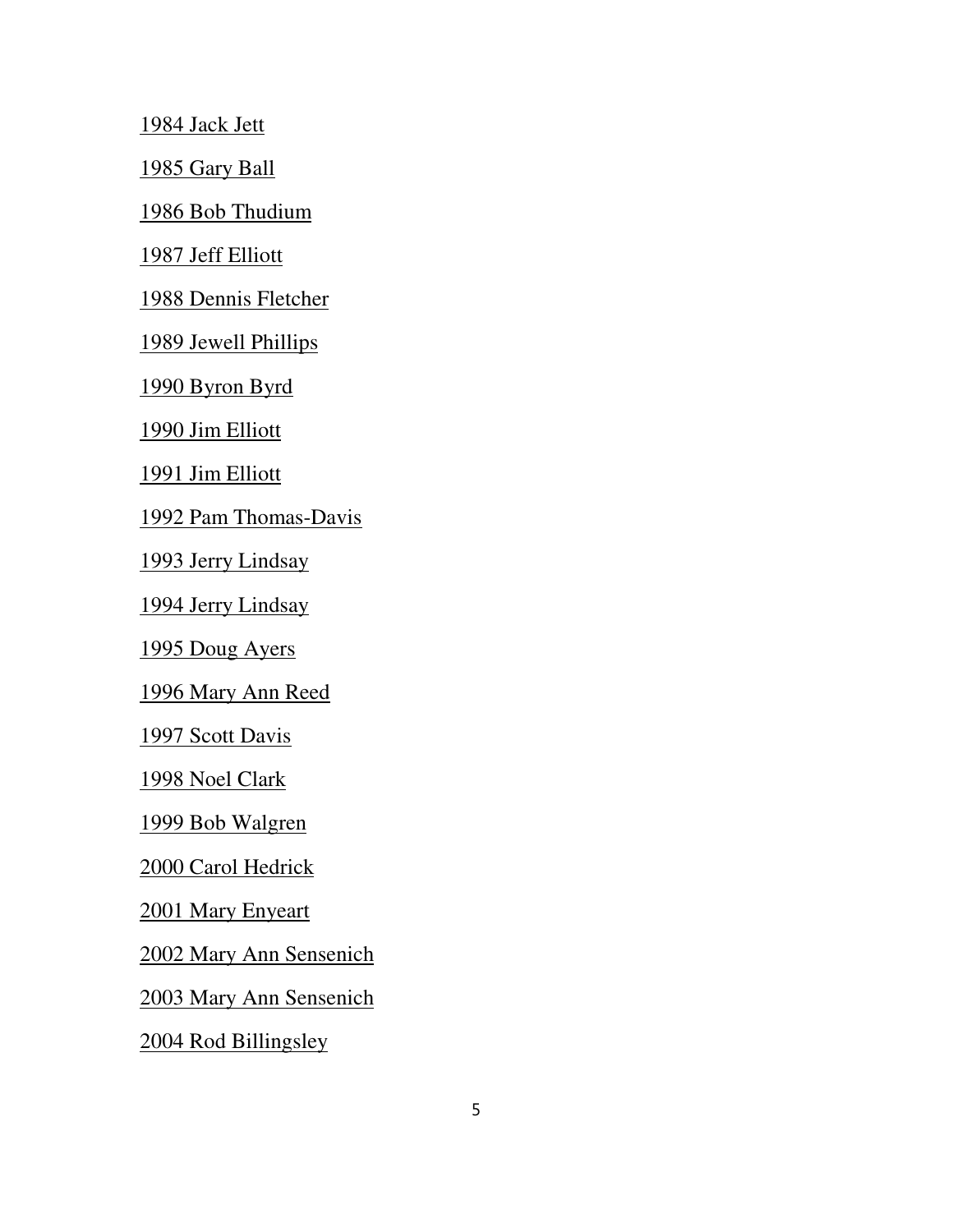2005 Brenda DeVoy

2006 Amy Huffmon

2007 Jarrod Black

2008 Marcia Cunningham

2009 Dave Hane

2010 Kathy McCurry

2011 Becky Fitzgerald

2012 Renalda Billingsley

2013 Vanessa Lincoln

2014 Monica Baker

2015 Jennifer Norman

2016 Blake DeVoy

*Brookfield FBLA* - The Brookfield Future Business Leaders of America officers recently hosted an appreciation breakfast for their 2015-16 Business Sponsors. Eight officers (current and next year) welcomed their local business guests with a breakfast, a short video of the businesses participating in the sponsorship program, and presented an overview of the chapter's involvement throughout the year. Each took part in telling about the leadership skills gained by attending leadership conferences and the different competitive events its members have been involved in on the district level and those advancing to the state level.

The Business Sponsorship program contains three levels of participation— Gold, Silver, and Bronze. Each level provides a different amount of sponsorship funds, but all levels help meet the FBLA Mission Statement: "to bring business and education together in a positive working relationship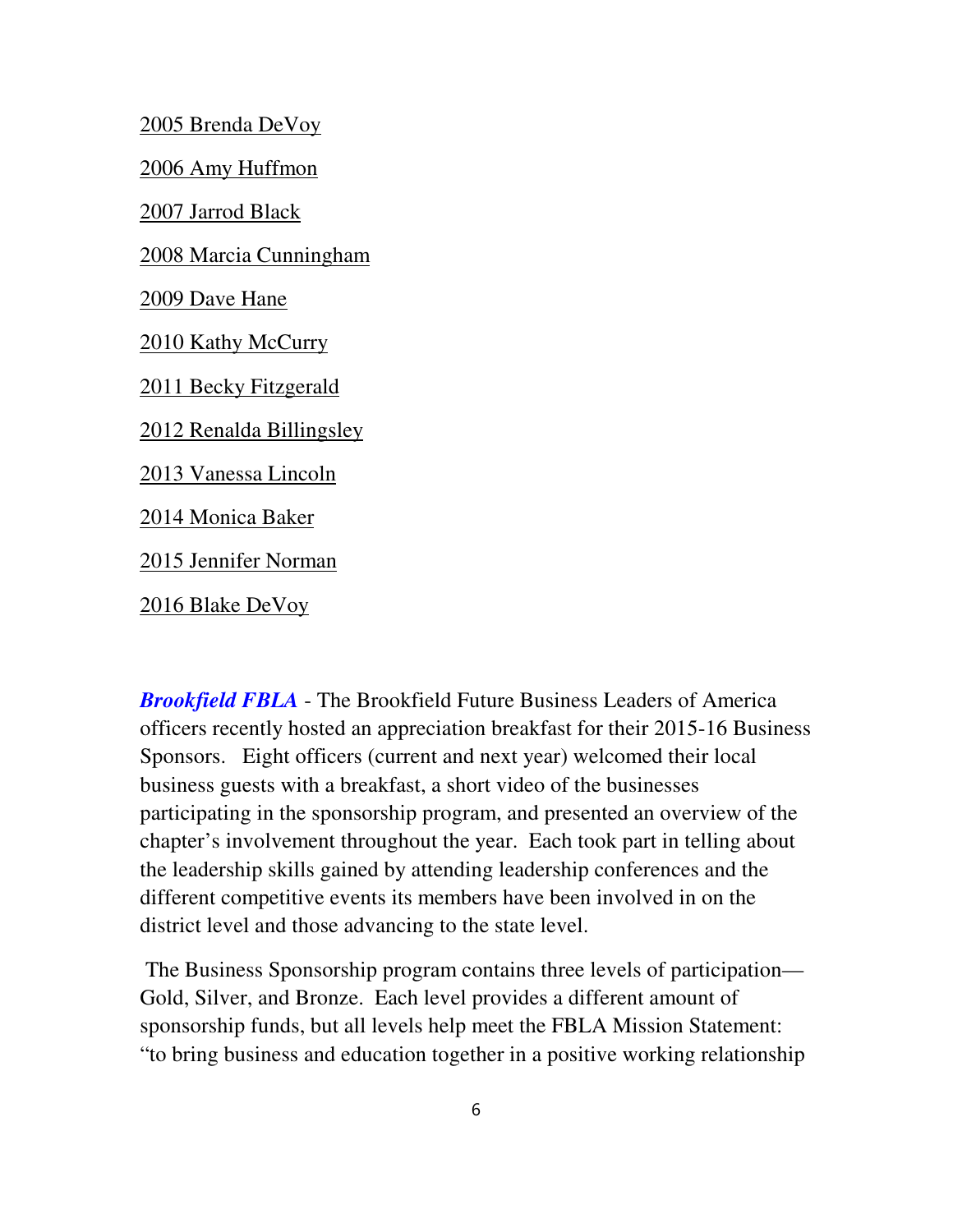through innovative leadership and career development programs."

**Gold Sponsors**: DeVoy-Baker Insurance, Life Care Center of Brookfield, Weydert Insurance

**Silver Sponsors**: Stanbury Uniforms, Tastee Treat

**Bronze Sponsors**: Archery Zone, Brookfield Eagles Auxiliary, Brookfield Elks Lodge #874, Brookfield FOE Aerie #2463, Brookfield Senior Center, Casey's General Store, Chariton Valley Wireless Services, First Missouri Bank, Immaculate Conception Catholic Church, McDonalds of Missouri, Show-Me Possibilities, Smith Motor

Lisa Hofstetter is the Linn County Area Career & Technical Center Business Instructor and Brookfield FBLA Adviser. Those local businesses represented at the breakfast appreciated the professionalism exhibited by the students, and of course we all enjoyed the delicious breakfast (prepared by my wife Shane!).

*Charley Bill* – On April  $18<sup>th</sup>$  we lost one of the nicest guys I have ever known, Charley Bill Wright. He was 78 years old and gave in to cancer after fighting it for several years. I have known him since I was just a kid playing baseball. He was playing baseball in college at the time and also helping to run the Brookfield summer baseball program. He was one of those people who made a very positive impression on a young baseball player! I lost touch with him for a few years until I started being asked to sing at funerals when I was in high school. At the time Charley Bill worked with his Father and Mother, Harold Bell & Elizabeth running the Wright Funeral Home in Brookfield and several other satellite locations throughout Linn County. Charley Bill was one of those people who always seemed to be happy and could be counted on to tell great stories about a whole variety of subjects to just about anyone who would listen. In my case it usually had to do with music and people he knew who performed them over the years. He had a lot of funny experiences to share. I wish I had kept track over the years the number of times I sang for funerals for Wright Funeral Home. Most of those with my Mom or Jane Chick accompanying me on the piano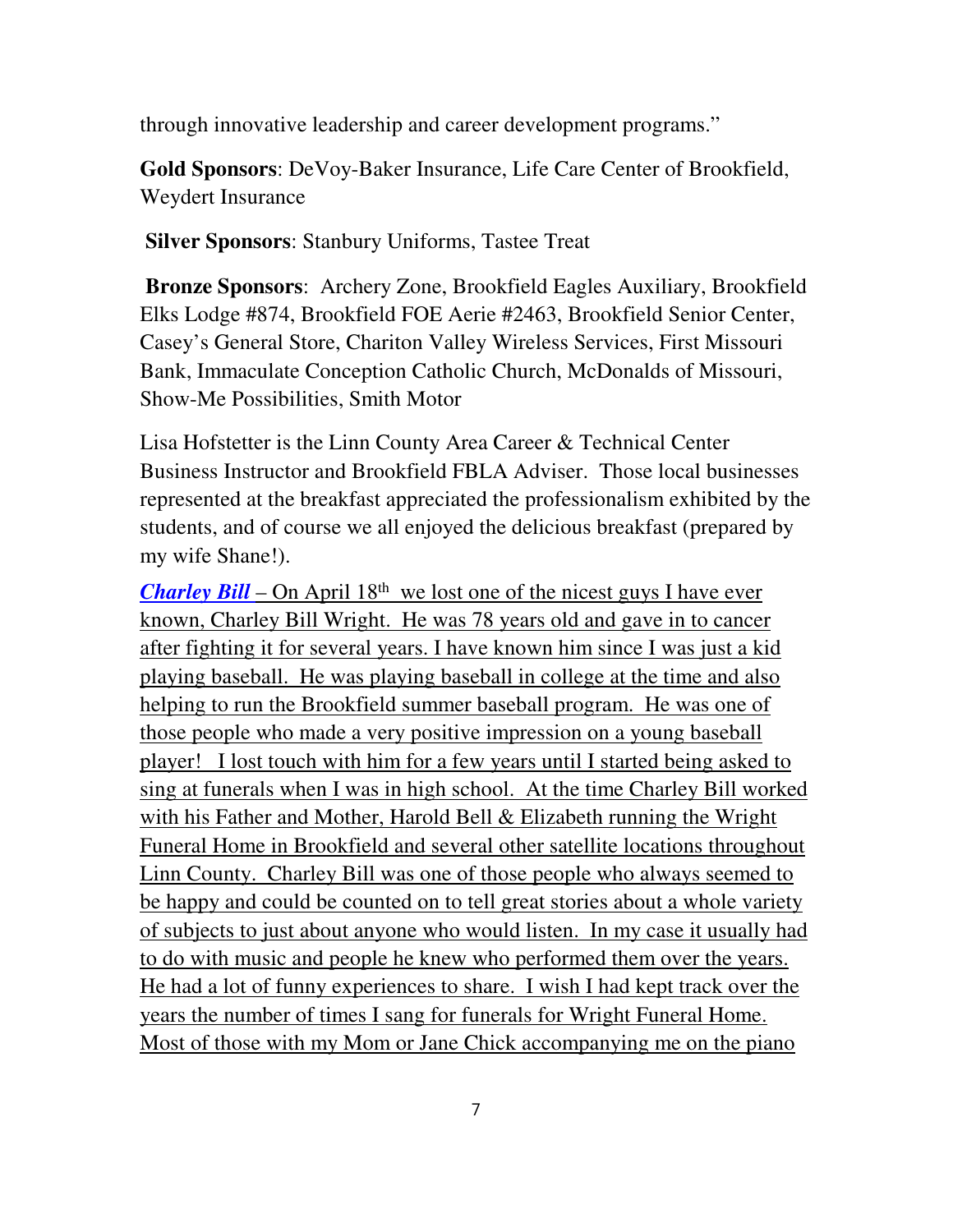#### or organ.

 When Wright Funeral Home and Hill Funeral Home decided to merge my connection to Charley Bill became even closer. Shane and I have been good friends with Bob and Sherry Baker for many years and the new partnership in a brand new facility meant I was spending even more time around them and Charley Bill, and I was happy for it. We will miss Charley Bill Wright in our lives.

*Lane B. Thudium Memorial Football Award* – This year our family struggled trying to decide who to give this award to. So many of our seniors were exceptional athletes with exceptional play this year, and for that matter the entire class of players seemed to play critical roles in the success of the team this season. For this reason we chose to give the award to all of the Senior players and our Senior Manager. All were given individual engraved plaques and we had Elliot Jewelry engrave their names on the large trophy that is kept on display in the high school trophy case. This year's winners were; Tucker Noble, Seth Speichinger, Reed McBroom, Matt Jackman, David Keller, Andrew Cupp, Taylor Wallace, Matt Teter, Art Huerta, Dalton King, Robert Johnson, Derick Ingram, Eric Flynn, Zane Chrisman, Jacob McLaughlin, Logan Leamons, Tony Martin, Tyler McCurley and Brittany Hedrick.

 Here are some of the accomplishments of this team; 3 players were selected three years to the All-State team, one player was chosen 1<sup>st</sup> team All-State for two straight years, 6 players were All-State selections this season, there were a multiple all conference and all district honors, the team won 22 games the past two years alone, they won the Bulldog's 1st CCC Championship in school history, they won the team's first District title since 2006, this in perhaps the most difficult class 2 eight team district in the State, they reached the State Quarterfinal game for just the third time in School history, and set numerous individual School records.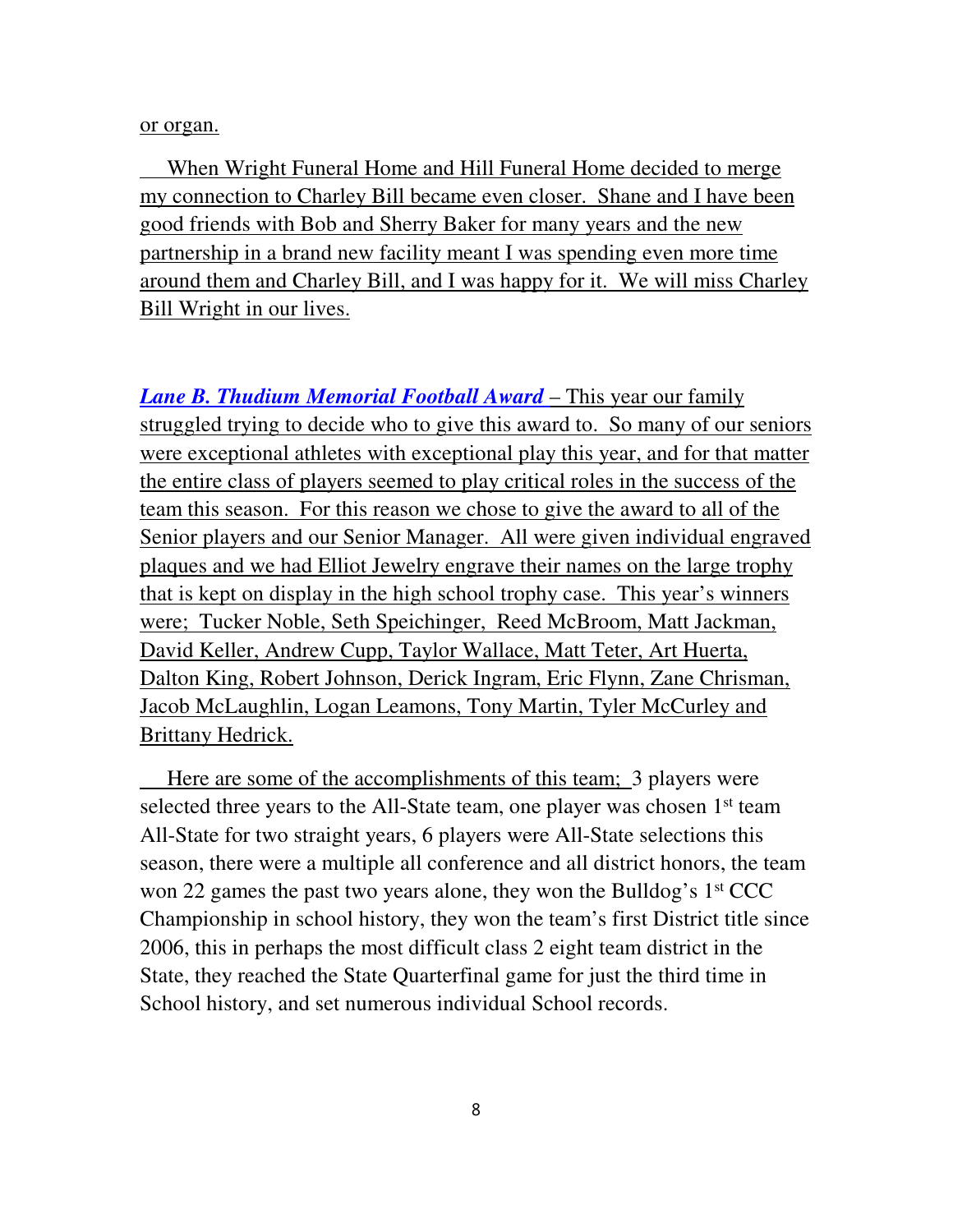*Mendon Tiger Caravan* – I attended the annual Mendon Mizzou Tiger Caravan this past week. This year I took my grandson's Devan Parn and Gambal Staddie with me. We got there early enough to sit at the front table that faces the head table. Perfect spot for two young boys who were a bit wide eyed by the spectacle of seeing and meeting the MU celebrities. Football Coach Barry Odom, Women's Basketball Coach Robin Pingeton, Athletic Director Mack Rhoades all spoke to the audience and Coach Odom brought the boys up, introduced them to the crowd and visited with them for a bit. They had a great time! Another enjoyable evening mingling with MU Coaches, administrators and my fellow North Missouri Mizzou fans!

 *Industrial Park Growth*– The Brookfield Industrial Park is filled with four companies; Stanbury Uniforms, Brookfield Fabricating, Excelsior Manufacturing and Federal Express. This past year we have seen Fab, Excelsior and Federal Express do an expansion and now learn that Stanbury Uniforms is seeking an office expansion. Obviously this means they are all doing well - good news for Brookfield because it has means additional job opportunities.

*Birthdays* – May 14<sup>th</sup>, Gene Thudium, Rose Anthony, Derek Hardy, May 16th, Rita Wolfe, May 17th, Heidi Beeler, Matthew Botts, May 18th, Carol Smith, May 19<sup>th</sup>, Scotty Stevens, Claribel Yagel, May 20<sup>th</sup>, Carl Spath Jr, Jason Beeler, Sarah Dixon, May 21st, Rita Brumbaugh, May 22nd, Joyce Stobaugh, Roger Quigley, May 23<sup>rd</sup>, Mike Scott, Zach Scott, May 24<sup>th</sup>, Ann Jobson, May 25<sup>th</sup>, Kacee George, Betty Tharp, May 26<sup>th</sup>, Brett Carmical, Jordon Park, Jennifer Hicks, Lexi Littrell, May 27<sup>th</sup>, Chuck York, Kyle Clawson, Ed Heckman, May 28th, David Libby, Janice Hunt, Sam Enyeart, May 29th, Nina Elliott, Tracy Crafton, Bruce Helms, Ida Mae Wombwell, May 30th, Glenn Bragg, Gary Horton, May 31st, Dee Carmical, Waldo Roberts, June 1st, TJ Hall, Teresa Lark, Teresa Williams, Hurschel Lain, June 2nd, Teague Cantrall, Abby McCracken, Randy Rasmussen, Alyson Wade, June 3<sup>rd</sup>, Kacee Collier, Elizabeth Scates, Shannon Scott, June 4<sup>th</sup>, Carl Bunten, Mark Smith, Donnie Stevens, June 5<sup>th</sup>, Timber Estes, June 6<sup>th</sup>, Zane Still, Butch Mosley, June 7<sup>th</sup>, Sherry Ellison, Mary Stufflebean, June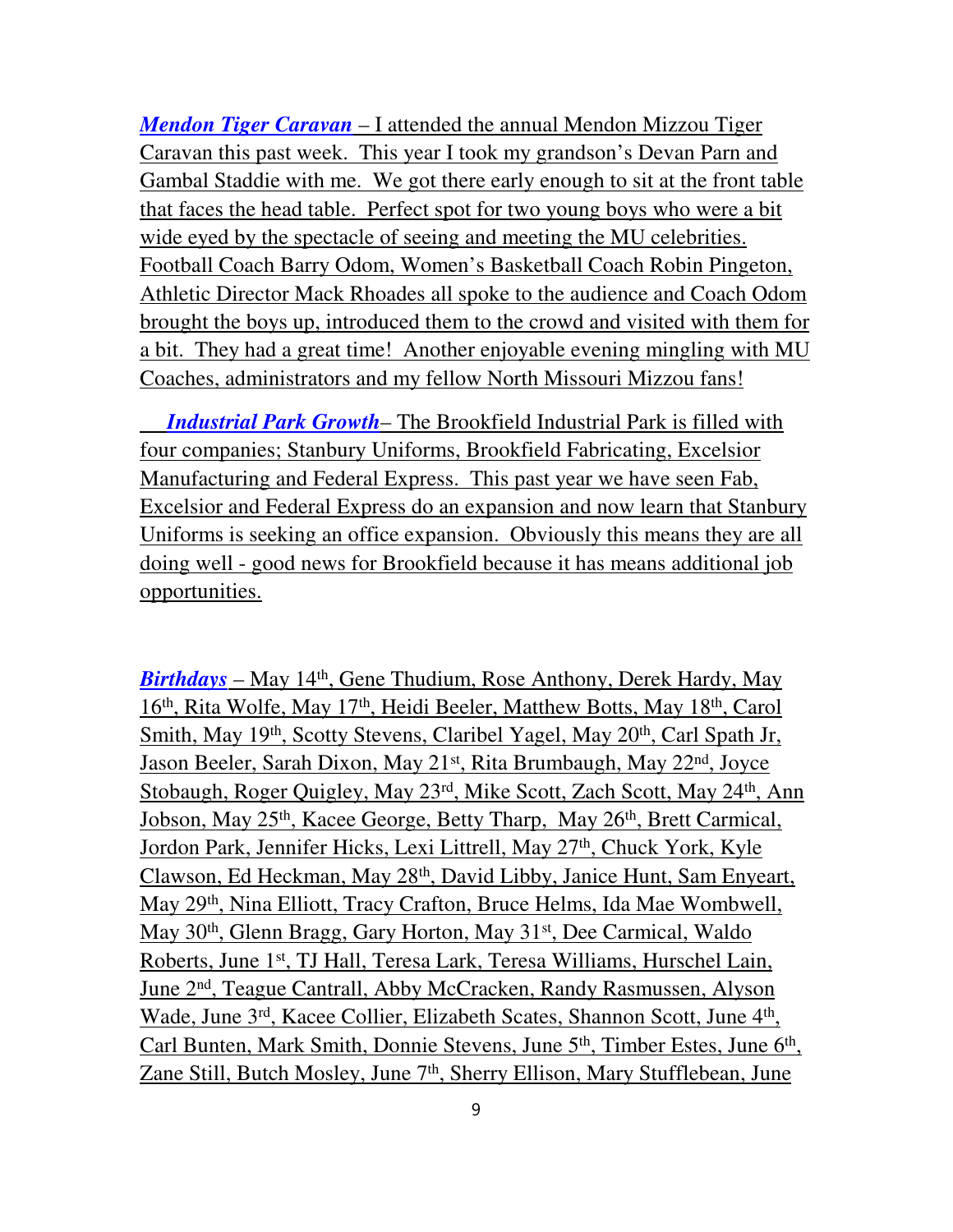9<sup>th</sup>, Matt Parn (our son in law), Lauren Bush, Pat Gooch, June 10<sup>th</sup>, Cheri (Pope) Hunt, Joan Stuffle bean Sullivan, Mike Morris, Carolee Hall, Graham Smith, Cathy Wombwell, June 11th, Sarah Holtz, Wilma Helms Jobson, June 12th, Mary Shaul, June 13th, Kim Molloy, Jim Bennett, James Cowan, Jennifer Darby, June 14th, Abby Sattman, Terry Tschannen, Dennie Calhoun, Lottie Phillips, June 15th, Jerry Wine, Caleb Buckallew, Scott Wohlgemuth, June 16<sup>th</sup>, Cheryl Hayen Bradley, Kathy Gall, Julee Reese, June 17<sup>th</sup>, George Johnson, Vickie Roberts, Dee Williams, June 18<sup>th</sup>, Jocelyn Lincon, Eugene Seaboldt, Melissa Sportsman, June 19th , **Jaida Staddie (our granddaughter)**, KyLynn Schnetzler, Peggy Price, June, 20th, Vanessa O'Dell, June 21st, Ryan Collins, Lela Groes, Shannon Moser, Karen Ewing Bradley, Kathleen Burris, Michael Libby, Addison Rodriguez, June 22nd, Ben Keller, Megan Scott, June 23rd, Jennifer Shoemaker, Kylin King, June 24<sup>th</sup>, Nickolas Mason, Tristian Hamilton, Sue Kimble, Hayden Harms, June 25<sup>th</sup>, JoAnn Bunten, Ashley Grant, June 26<sup>th</sup>, Frances Smith, June 27th, Jo Hunt, Daniel Alexander, Samantha Gonzalez, Brandon McKenzie, June 28<sup>th</sup>, Jack Varnedoe, June 29<sup>th</sup>, Kaler Still, June 30<sup>th</sup>, , Jack Ogden, Debbie Lain, Pat Sportsman, Anna Wombwell, **Mason Swift Thudium (our grandson).** 

*Anniversaries* – May 15th, Ron & Waverly Dixon, May 18th, Dick & Joann King, Kenneth & Mary Almond, May  $20<sup>th</sup>$ , Mike & Carolyn Logue, Jerry & Stacie Wild, May 21<sup>st</sup>, Jeff & Lori Elliott, May 22<sup>nd</sup>, Kyle & Abby Wilkerson, May 23rd, Dan & Melinda McCormick, May 24th, Terry & Barb Tschannen, May 25<sup>th</sup>, Chuck & Kelli Gonzalez, May 26<sup>th</sup>, Brian & Deana Grant, May 28<sup>th</sup>, Ross & Whitley McKenzie, May 29<sup>th</sup>, Randy & Sue Head, Charlie & Nicole Reid, May 30<sup>th</sup>, Dave & Amy (Gentry) Hoehne, June 1<sup>st</sup>, Bruce & Sharron Conner, Joel & Sarah Dixon, Matt & Amy Lewis, June 4<sup>th</sup>, Mickey & Martha Beach, Bob & Teresa Miller, June 5th, Jack & Bridget Gillespie, June 6<sup>th</sup>, Jerry & Beverly Staley, June 7<sup>th</sup>, David & Pamela Hardy, Chris & Ann Zumbrunnen, June 9<sup>th</sup>, Ernie & Kathy Libby, June 10<sup>th</sup>, Glenn